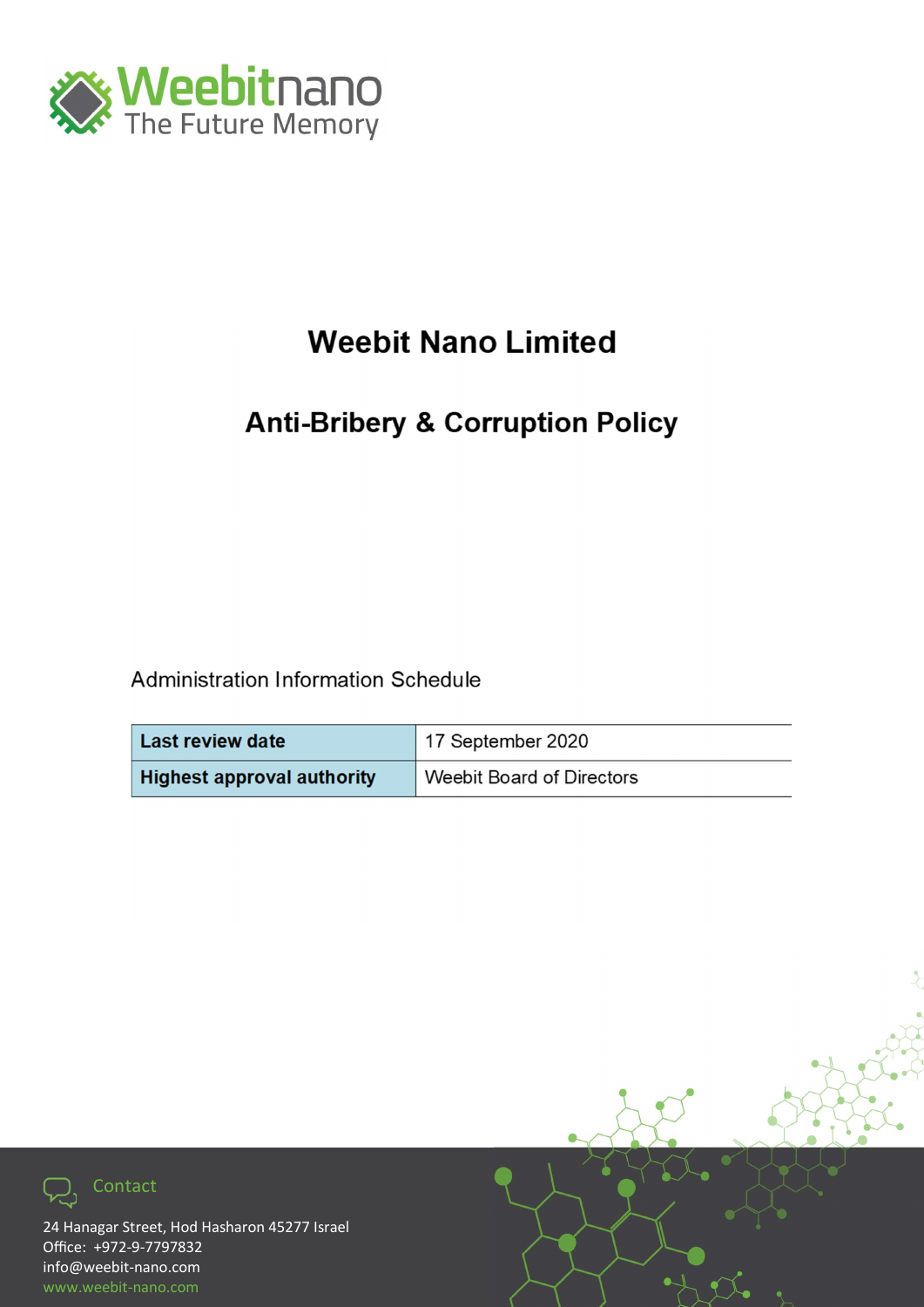

#### **Index**

| II.   |  |
|-------|--|
| Ш.    |  |
| IV.   |  |
| V.    |  |
| VI.   |  |
| VII.  |  |
| VIII. |  |
| IX.   |  |
| Х.    |  |
| XI.   |  |
| XII.  |  |
| XIII. |  |
| XIV.  |  |



Contact

 $\overline{\mathcal{Q}}$ 

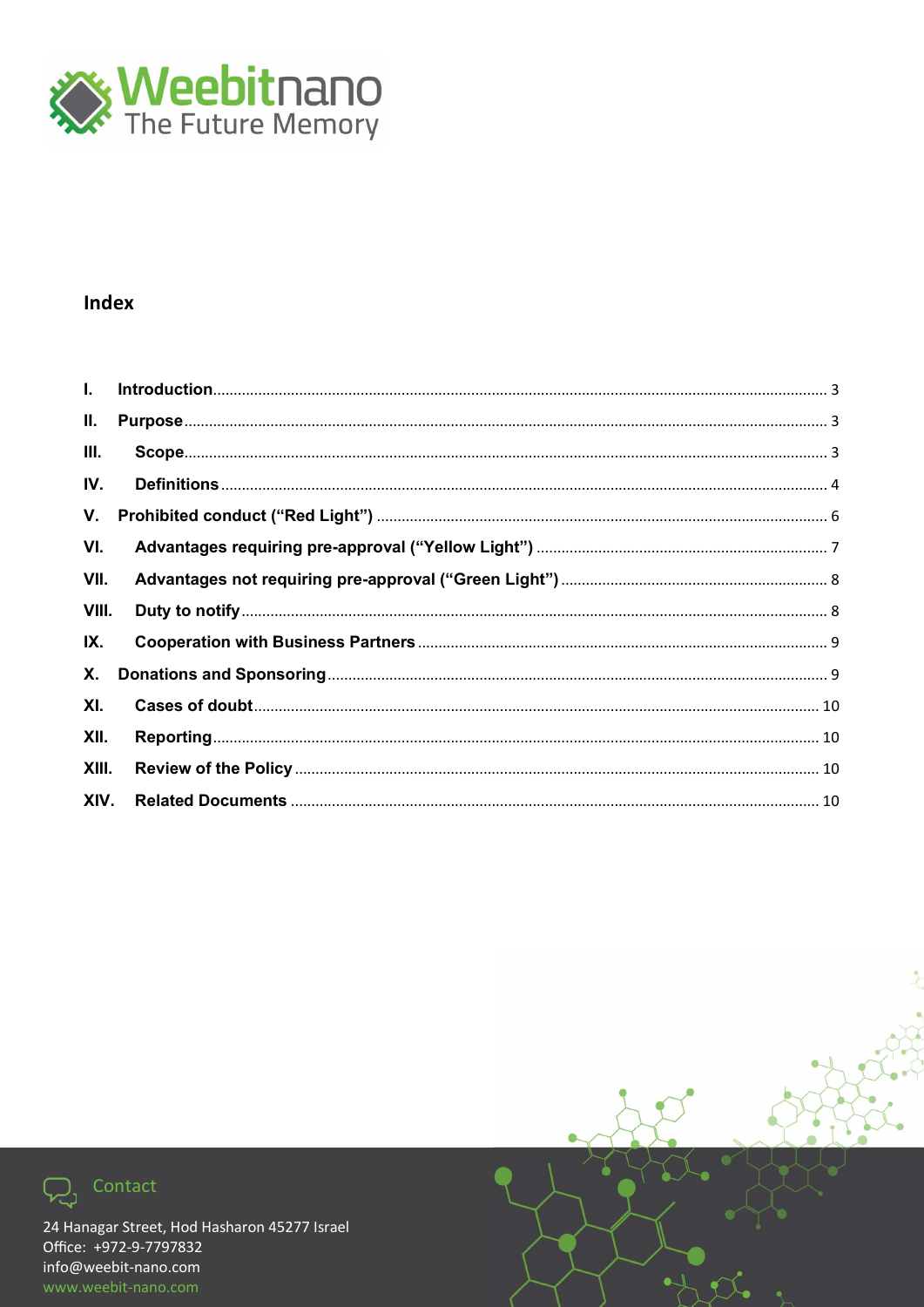

#### I. Introduction

Weebit Nano Limited ("Weebit" or the "Company") is committed to ensuring that at all times the Company demonstrates best practice corporate governance and the highest standard of integrity across all of its operations.

This document is applicable to all Weebit staff employed or engaged by the Company and, as applicable, its related bodies corporate.

All Weebit employees, directors (executive and non-executive), officers, contractors and consultants are required to read, understand and comply with this Policy and to follow the reporting requirements set out in this policy (Section XII), the Company's Whistleblower Policy or in any associated policies.

#### II. Purpose

Weebit considers Bribery and any other form of corruption as immoral and contradicting the basic values of the company. Bribery and corruption may have substantial adverse consequences in many jurisdictions – for both the Company and its employees. These consequences include fines or penalties, invalid agreements with customers, claims for damages, tax disadvantages, exclusion from public contracts and loss of reputation. Corruption often entails other criminal offenses, such as misappropriation, embezzlement, fraud and money laundering as well as violations of tax and foreign exchange laws. Even if corrupt business practices are only suspected, this can result in serious and negative consequences for Weebit and its Employees.

Thus, Weebit expects all its Employees and business partners to refrain from any form of corruption in any country. Weebit will not support such behavior and will take any necessary measure against those engaging in corrupt misconduct.

#### III. Scope

Contact

This Policy applies globally to the Management and all Employees of Weebit. It provides binding obligations where, in limited circumstances, Benefits are to be provided to third parties (i.e. individuals not employed by Weebit) where an advantage may be received.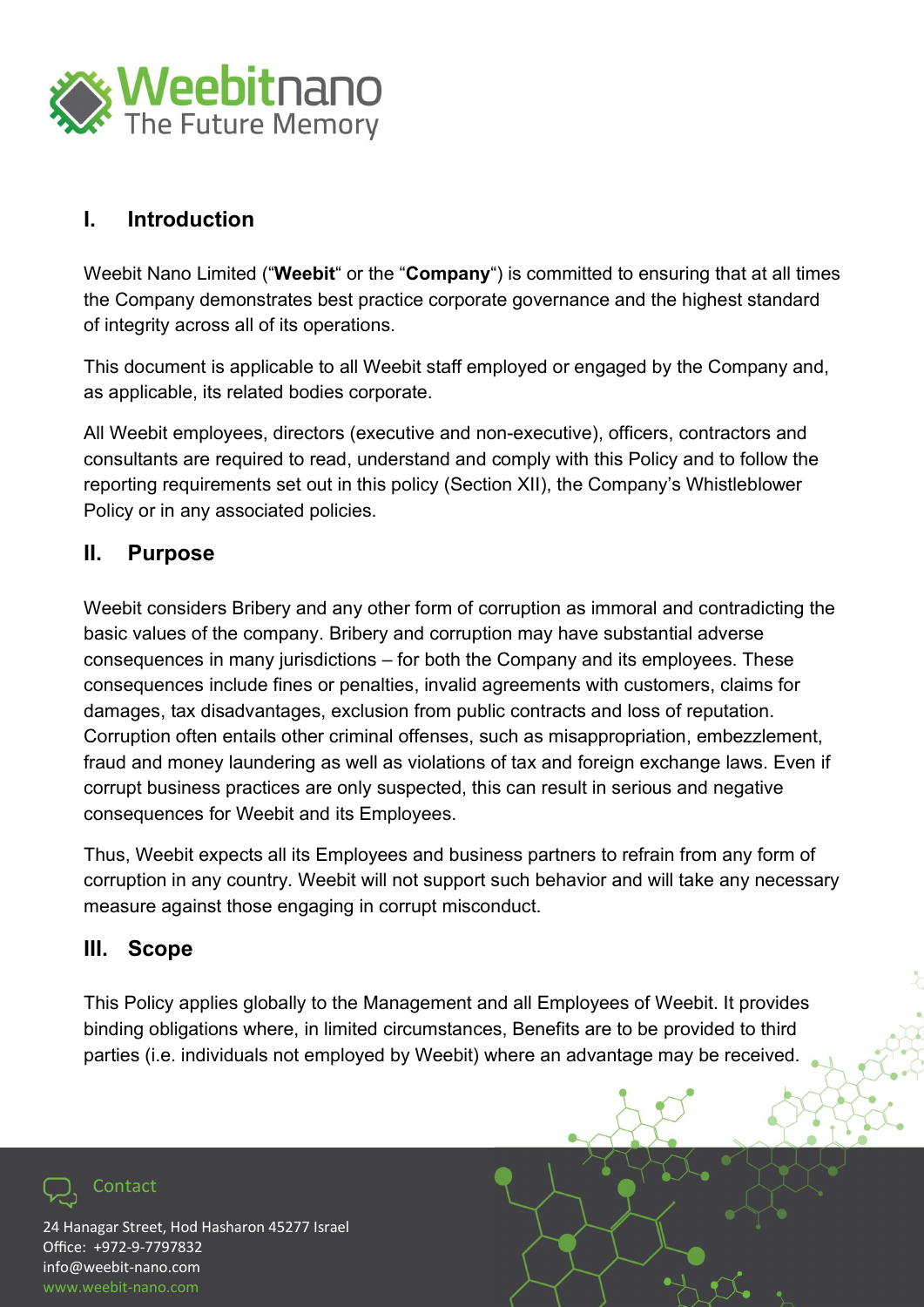

In case local laws, regulations or customs are stricter than this Policy, such local law, regulations, and customs shall prevail. Circumvention and the attempt to circumvent the provisions of this Policy are absolutely prohibited.

#### IV. Definitions

- 1. "Advantage": Any economic and non-economic advantage of any kind improving the receiver's situation and which the receiver is not legally entitled to including in particular gifts, meals, entertainment, travel and lodging.
- 2. "Bribery" means the act of giving, taking or receiving anything of value (or promise or offer to do so) with the intention of influencing the actions of the recipient in some way favourable to create a benefit, where the benefit is not legitimately due. Anything of value can be a bribe, including a gift or some other favour such as an offer of employment to a relative of the person being bribed.
- 3. "Employee": All persons employed by Weebit or performing services for, on or behalf of Weebit, including directors, officers, employees (including permanent, fixed-term or temporary) as well as contractors.
- 4. "Gift": Anything of value that is received, unless equal consideration is given in return. A gift may constitute of a cash gift, a non-cash gift, services, a permission to use company property free of rent, cash-like Advantages (e.g. vouchers, coupons) or other economic or non-economic Advantages having a certain value.
- 5. "Policy": Weebit's Anti-Bribery and Corruption Policy in its most recent version.
- 6. "Invitations": Invitation to participate in hospitality, events or similar entertainment including flight and train tickets, free tickets for sport or cultural events and other ticket that are in general only offered in return for payment.

24 Hanagar Street, Hod Hasharon 45277 Israel Office: +972-9-7797832 info@weebit-nano.com www.weebit-nano.com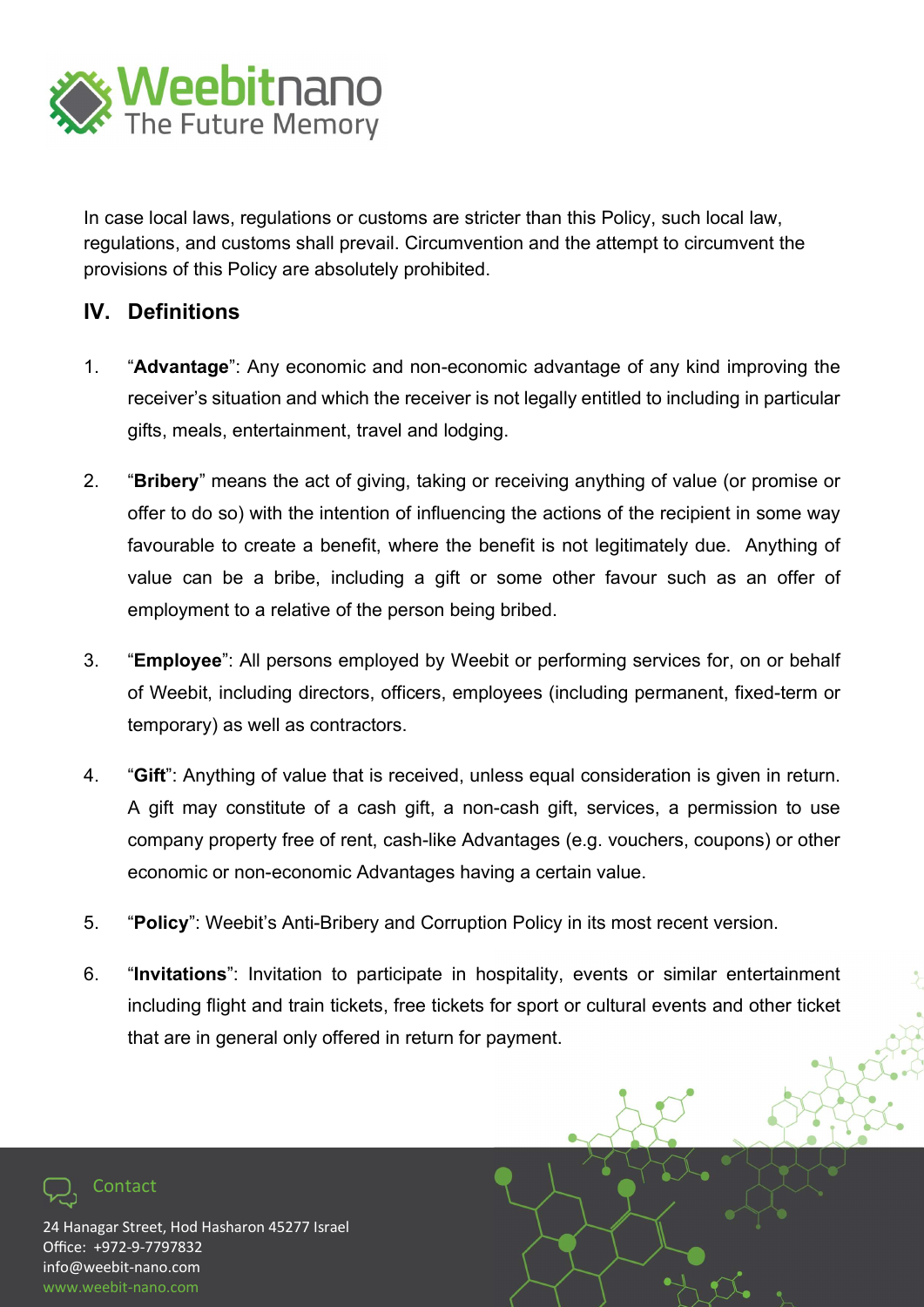

- 7. "Management": Employees of Weebit who have management responsibility for the business and operations of Weebit.
- 8. "Public Official": Public Official means an individual who
	- i. holds a legislative, administrative, governmental or judicial position of any kind, whether appointed or elected in any country or territory,
	- ii. exercises a public function for or on behalf of any country or territory or for any public agency or public enterprise of that country or territory (or subdivision); public agency or public enterprise includes government owned or government controlled or directed bodies and agencies.
	- iii. is an official or agent of a public international organization such as the UNO, the WTO or another multinational organization such as the European Union.
	- iv. campaigns for or holds a political function for a party, is a party member, or party official of such political party,
	- v. is a member or employee of the press or a media organisation in case the employing organization is government owned,
	- vi. is a judge, court official, soldier or member of a police force.

If the local law defines the term "Public Official" more broadly, the definition under such local law shall prevail. In case of any doubts whether a specific individual qualifies as a public official, employees are obliged to contact Weebit's legal team for clarification.

- 9. "Third Party": Any person except employees of Weebit and any legal entity, except entities which are members of the Weebit.
- 10. "Sponsoring": Sponsorship of individuals, a group of individuals, organizations or events that is given because a consideration for marketing purposes is expected in return.
- 11. "Whistleblower Policy": Weebit's Whistleblower Policy available at https://www.weebit-nano.com/wp-content/uploads/2020/07/WBT-Whistleblower-Policy.pdf.

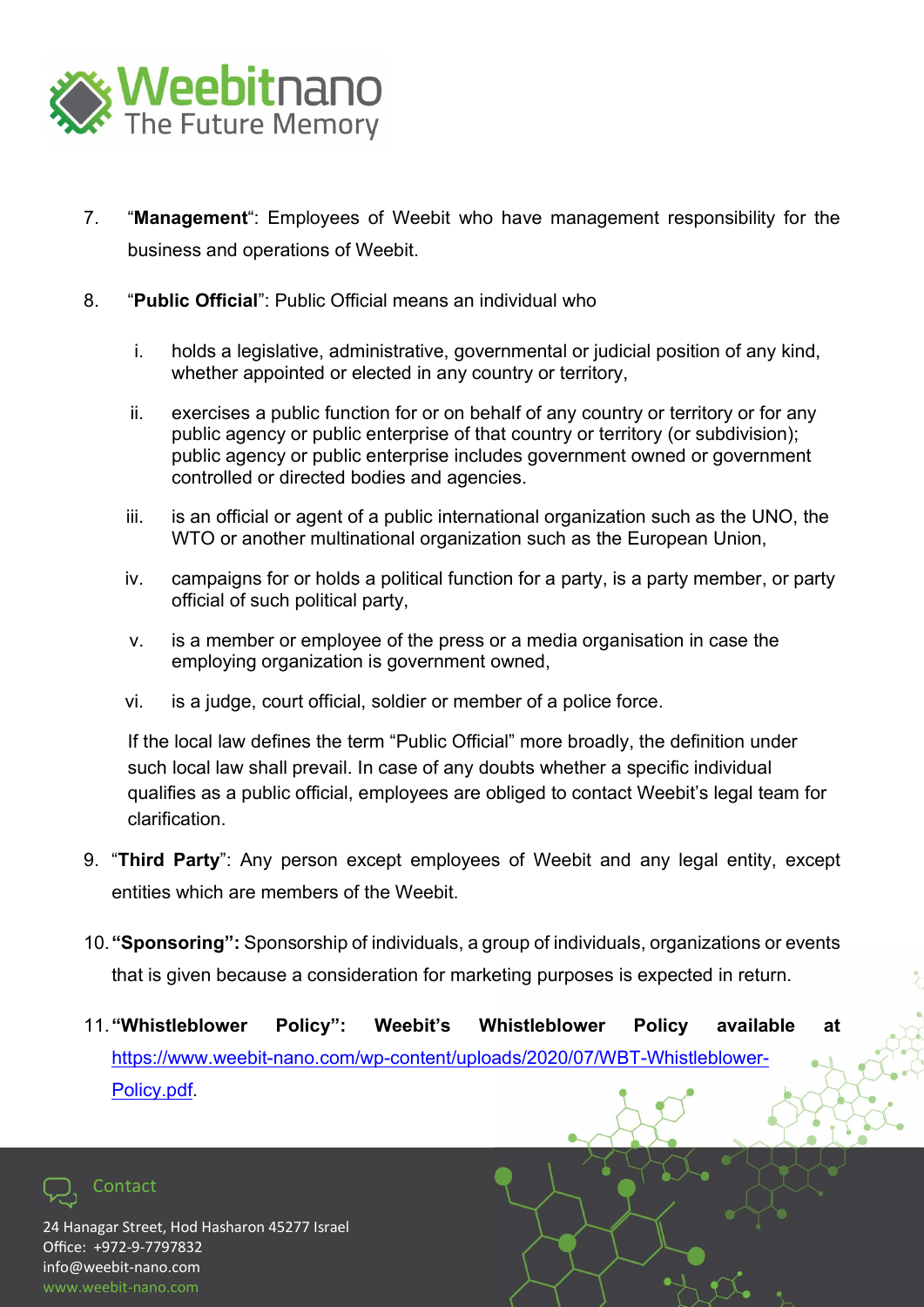

#### V. Prohibited conduct ("Red Light")

All Employees must comply with this Policy. It is prohibited to request, agree to receive or accept any improper Advantage personally or for any other person or entity (passive corruption). It is also prohibited to offer, promise or give an improper Advantage (active corruption) to anyone. In the following the acts of active corruption (offering, promising, giving) and passive corruption (requesting, agreeing to receive, accepting) will be summarized by "giving" or "accepting" respectively.

The following types of conduct are strictly prohibited for all Employees worldwide:

- 1. Giving and accepting a cash Advantage including bank transfers, interest-free loans or loans with interest rates below market standard, stocks, stock options etc.
- 2. Giving or accepting an Advantage that is prohibited by national or international laws or other provisions.
- 3. The giving or accepting of an Advantage that is not conducted transparently, in particular when a private address is used to provide the Advantage.
- 4. The nature or value of the Advantage is not reasonable and appropriate to, or not in proportion with, the occasion as well as the position and circumstances of the receiver. In particular it is inappropriate for an Employee to
	- i) invite or to accept an invitation to night clubs, casinos or other such venues attendance at which has the potential to adversely impact Weebit's reputation;
	- ii) invite a related party of a Third Party (close relatives or individuals with whom the receiver lives in cohabitation);
	- iii) accept the invitation of a related party of the Third Party (close relatives or individuals with whom the receiver lives in cohabitation);

24 Hanagar Street, Hod Hasharon 45277 Israel Office: +972-9-7797832 info@weebit-nano.com www.weebit-nano.com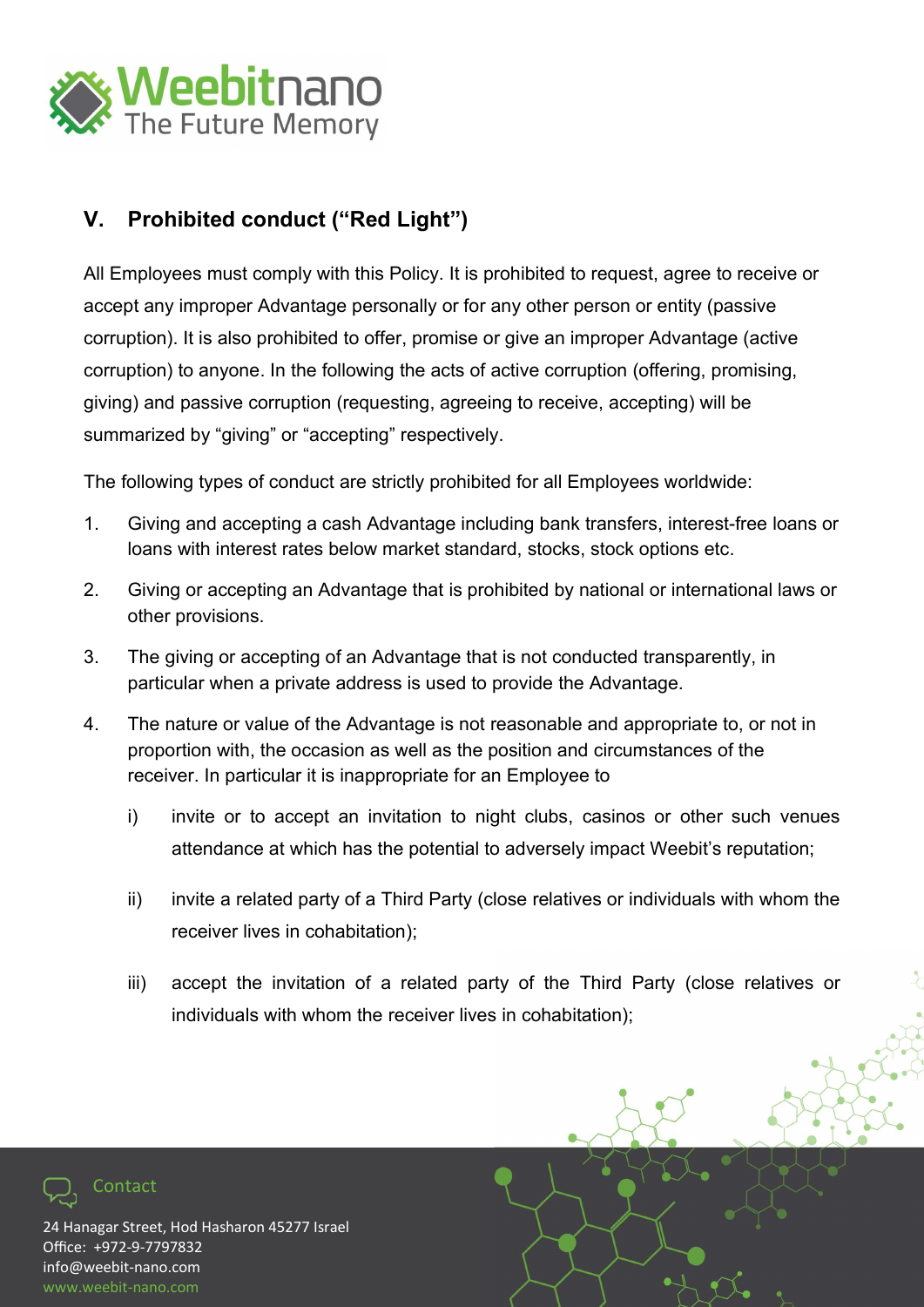

- iv) give or accept Advantages so frequently that the giving or accepting may potentially be regarded as impermissible or beyond reasonable expectation.
- 5. Giving or accepting the Advantage with the intention to receive or give something in return ("quid pro quo"), i.e. if there is an expectation of reciprocity.
- 6. Giving or accepting the Advantage may, or may be perceived to, limit or influence the receiver's objectivity.
- 7. Inducing or permitting a Third Party to provide, offer or cause an Advantage to be provided with the intention of influencing for a business or personal advantage.

#### VI. Advantages requiring pre-approval ("Yellow Light")

The following Advantages may only be given or accepted upon pre-approval<sup>1</sup> by the Management:

- 1. Any Advantage given to a Public Official.
- 2. The value of the Invitation exceeds AUD200 (including GST) per invitee. The value is to be determined according to the market value.
- 3. The value of the Gift exceeds AUD100 (including GST). The value is to be determined according to the market value.



 $1$  For the approval the Notification and Approval Form is to be used (Exhibit 1).

In case it is not possible to apply for approval prior to giving or receiving the Advantage, the respective Employee is required to notify the CEO without undue delay after having given or accepted the Advantage. For the documentation and notification the Notification and Approval Form (Exhibit 1) is to be used. A reimbursement for the costs that may have occurred is not permissible if the giving or accepting of the Advantage is prohibited according to section IV.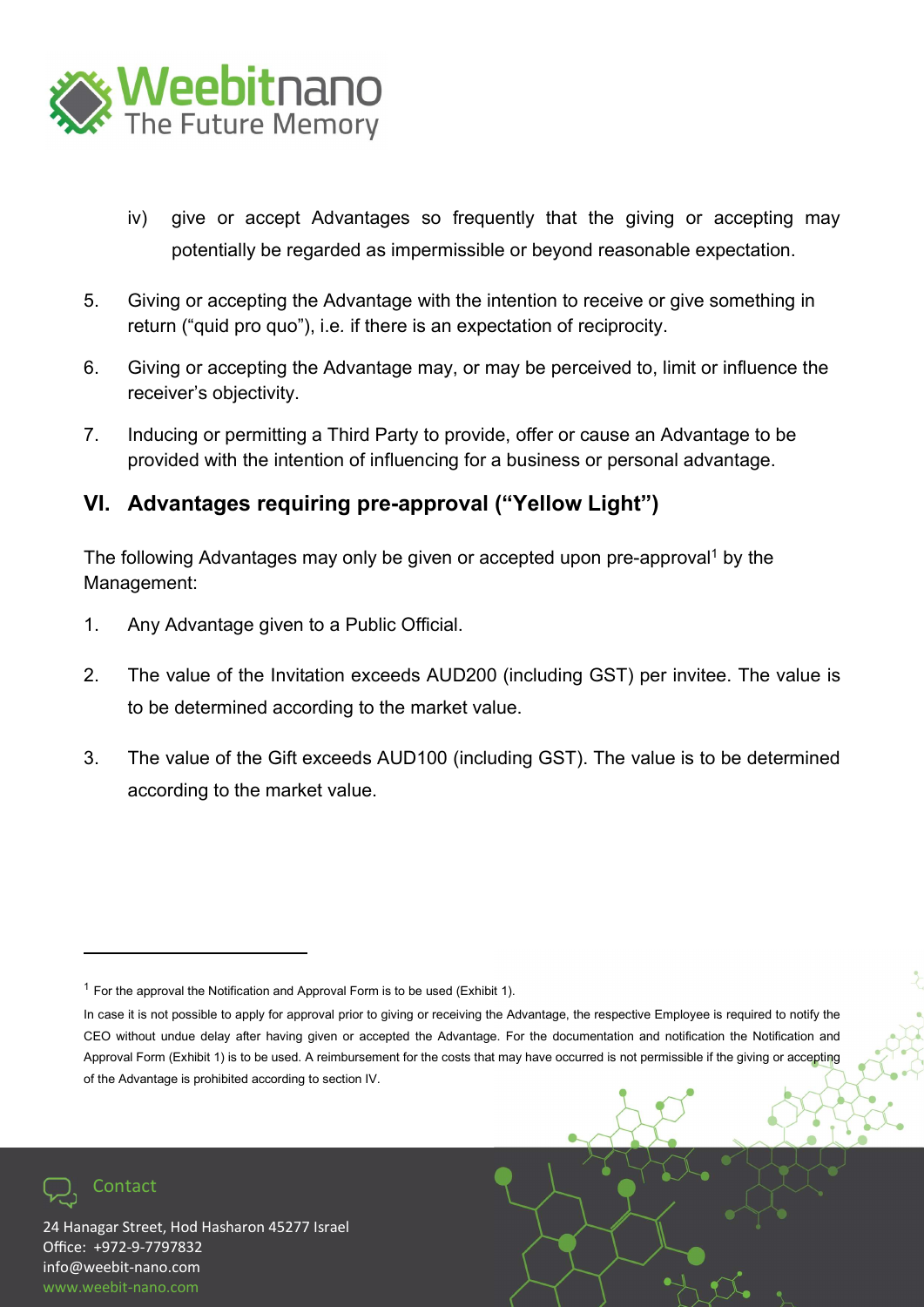

- 4. Any Advantage to be given by an Employee to a Third Party except for an Advantage given by the Management, members of the sales and marketing team in accordance with this Policy.
- 5. Any Advantage to be accepted by an Employee from a Third Party if the overall value of the Advantages accepted by the Employee exceeds AUD200 (including GST).
- 6. Any Advantage given or accepted in connection with a business activity. Such a connection is to be assumed if the giving or accepting falls within a period of time in which a business decision vis-à-vis the giver is likely to be made.

#### VII. Advantages not requiring pre-approval ("Green Light")

A pre-approval is not required if

- i) giving or accepting the Advantage is not prohibited by section V; and
- ii) the Advantage does not require pre-approval according to section VI.
- The Advantage must be reasonable and proportionate and must not be offered where they could affect a party's impartiality, influence a business decision or lead to the improper performance of a duty.

#### VIII. Duty to notify

Every employee is obliged to properly document any Advantage requiring (section VI) or not requiring pre-approval (section VII) they wish to give or accept. The CEO has to be notified without undue delay. For the documentation and notification the Notification and Approval Form (Exhibit 1) is to be used. Documentation and notification are not required if the value of the Advantage given or accepted does not require pre-approval under section VII. The prohibitions provided for in section V apply.

24 Hanagar Street, Hod Hasharon 45277 Israel Office: +972-9-7797832 info@weebit-nano.com www.weebit-nano.com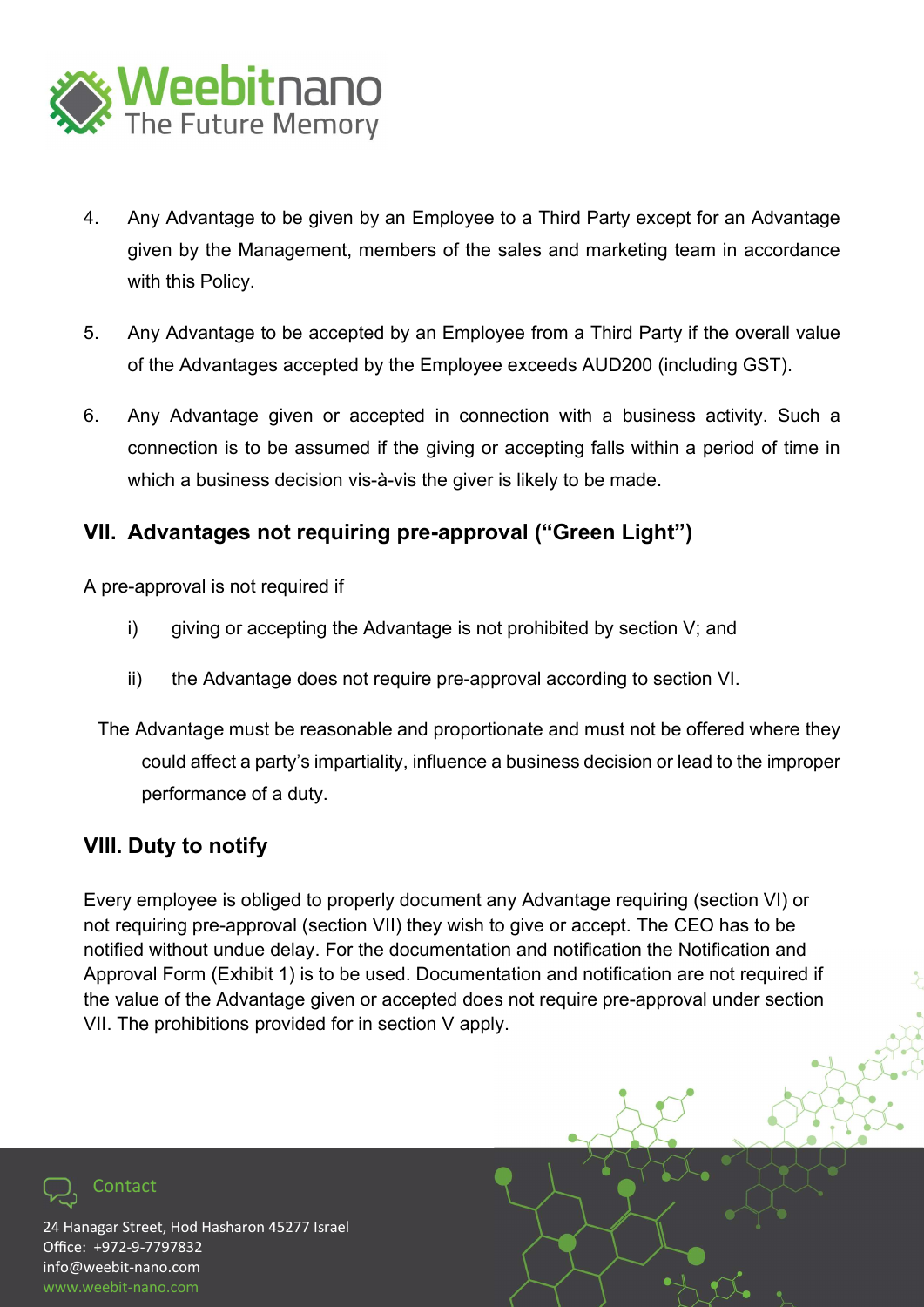

#### IX. Cooperation with Business Partners

In accordance with any applicable anti-corruption laws and this Policy, please ensure when cooperating with Third Parties that neither Weebit nor any business partner of Weebit is involved in any corrupt business practices or in any business practices which violate any applicable law or this Policy.

As a general rule, the commercial reputation and integrity of each business partner must be reviewed thoroughly before establishing or maintaining a business relationship with such business partner.

#### X. Donations and Sponsoring

- 1. As a responsible member of society, Weebit is in favour of making donations to charitable and non-profit organizations ("Donations") and sponsoring sport events.
- 2. Donations and Sponsoring on behalf of Weebit always require prior approval.
- 3. All Donations or Sponsoring must be completely transparent. This means that the recipient's identity and planned use of the Donation or Sponsoring must be very clear and the reason and purpose for the Donation or Sponsoring must be justifiable and documented.
- 4. The following Donations or Sponsoring are prohibited:
	- i) Donations to or Sponsoring of politicians, political parties or political organizations;
	- ii) Donations to for-profit organizations;
	- iii) Donations to organizations whose goals are incompatible with Weebit's corporate principles or which may cause damage to Weebit and its reputation in the community.
	- 5. Donations may also include services or work products which are partially equivalent to donations as there is no consideration in the full amount in return (e.g. granting a service

24 Hanagar Street, Hod Hasharon 45277 Israel Office: +972-9-7797832 info@weebit-nano.com www.weebit-nano.com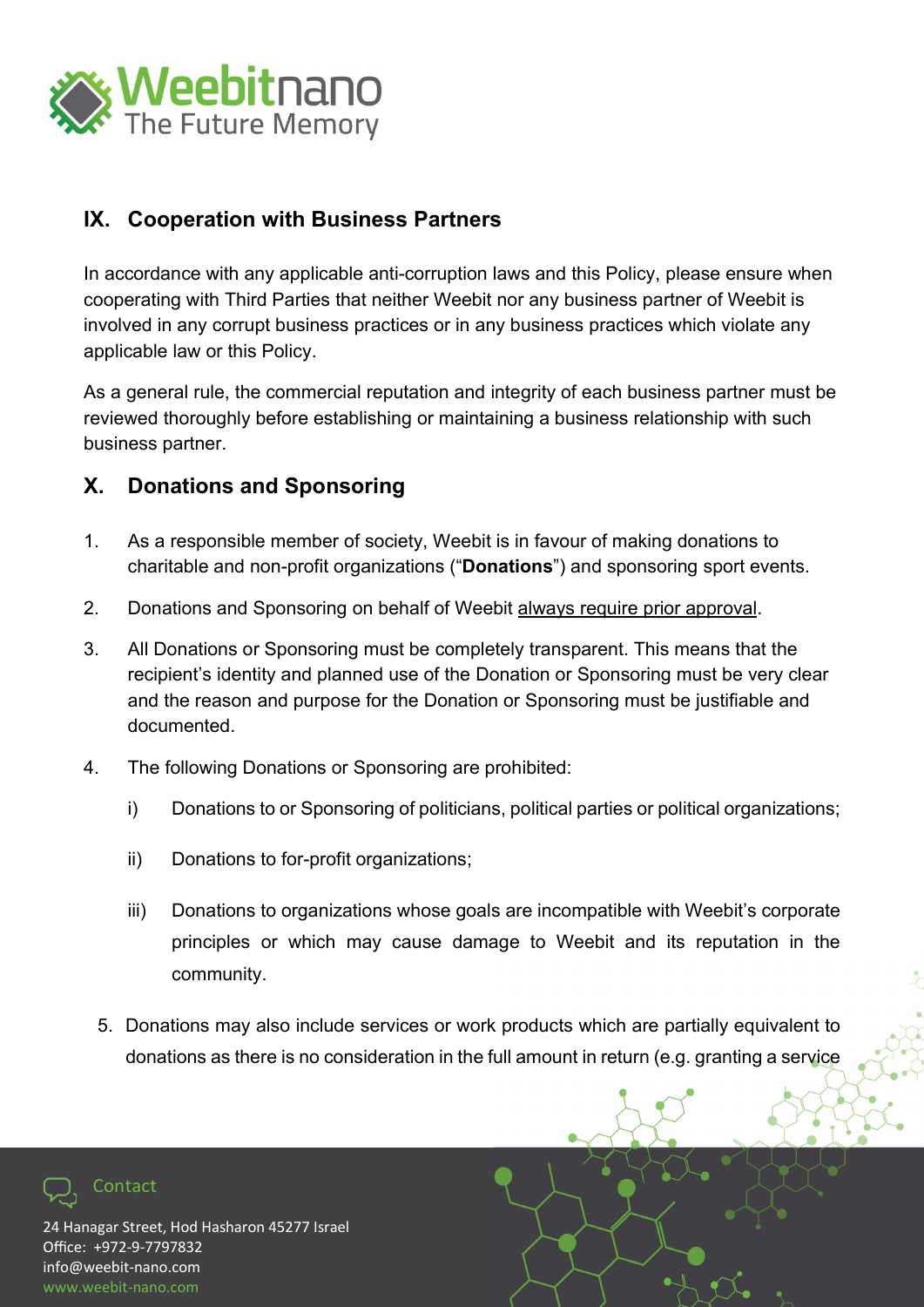

to a social institution at a reduced price). In such cases, the aforementioned provisions shall apply mutatis mutandis.

#### XI. Cases of doubt

If an Employee has any doubts or concerns as to whether a specific behavior is allowed or not, or has any questions in relation to this Policy, the Employee should immediately contact Management, the CFO, or the CEO to seek clarification.

#### XII. Reporting

When a supervisor becomes aware of any conduct that may constitute bribery or corrupt conduct by an Employee, he or she is obliged to report such violation without undue delay to the CEO in accordance with the Whistleblower Policy, or in case CEO violates the Policy, report may go to the Chairman.

The management shall ensure that all Employees are aware of Company's whistleblowing mechanisms (see the Whistleblower Policy).

The management shall report yearly in a compliance report to CEO all approvals granted and denied.

Where there is sufficient evidence and legal or regulatory obligations exist, bribery and corruption related incidents (including those involving employees) must be reported to the relevant law enforcement and regulatory authorities.

#### XIII. Review of the Policy

This Policy will be periodically reviewed to ensure it is operating effectively and remains up to date with relevant information. If there are any material changes to the Policy, it will be relaunched through Weebit's website for review by all employees, directors (executive and non-executive) and officers.

#### XIV. Related Documents

The following related documents should be read in conjunction with this Policy:

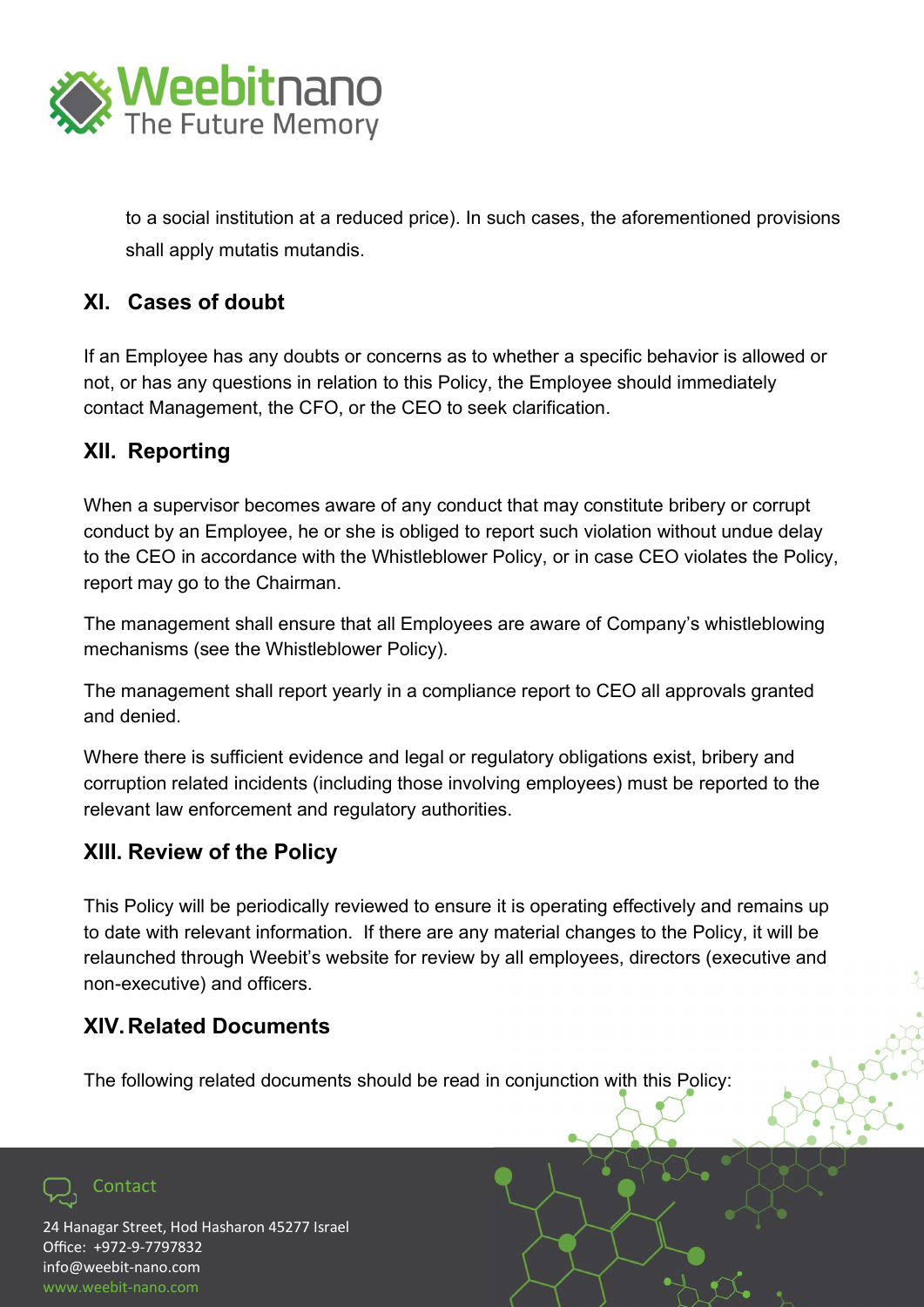

- Corporate Code of Conduct
- WBT Whistleblower Policy
- Risk Management Policy



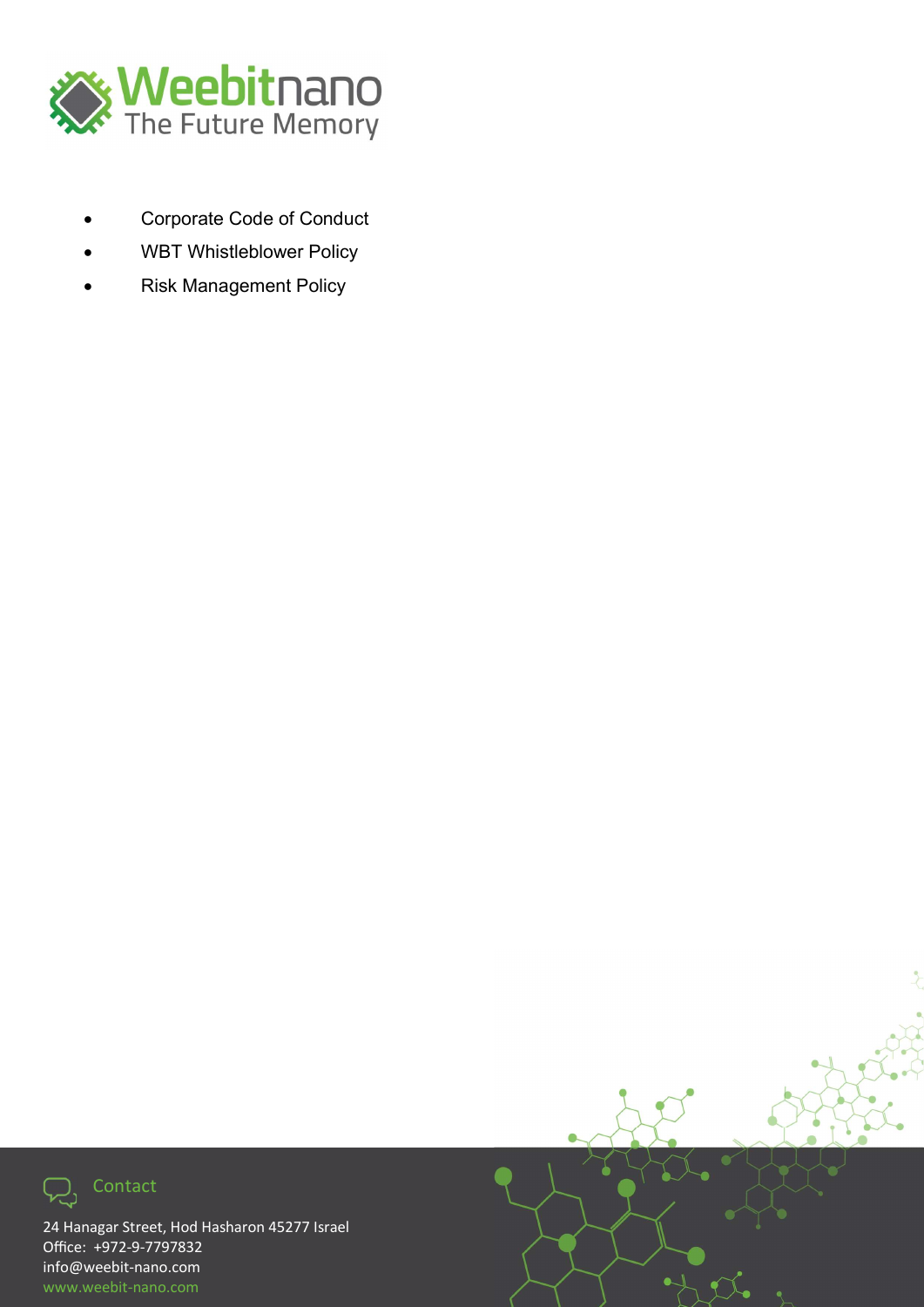

**Exhibit 1:** Notification and Approval Form



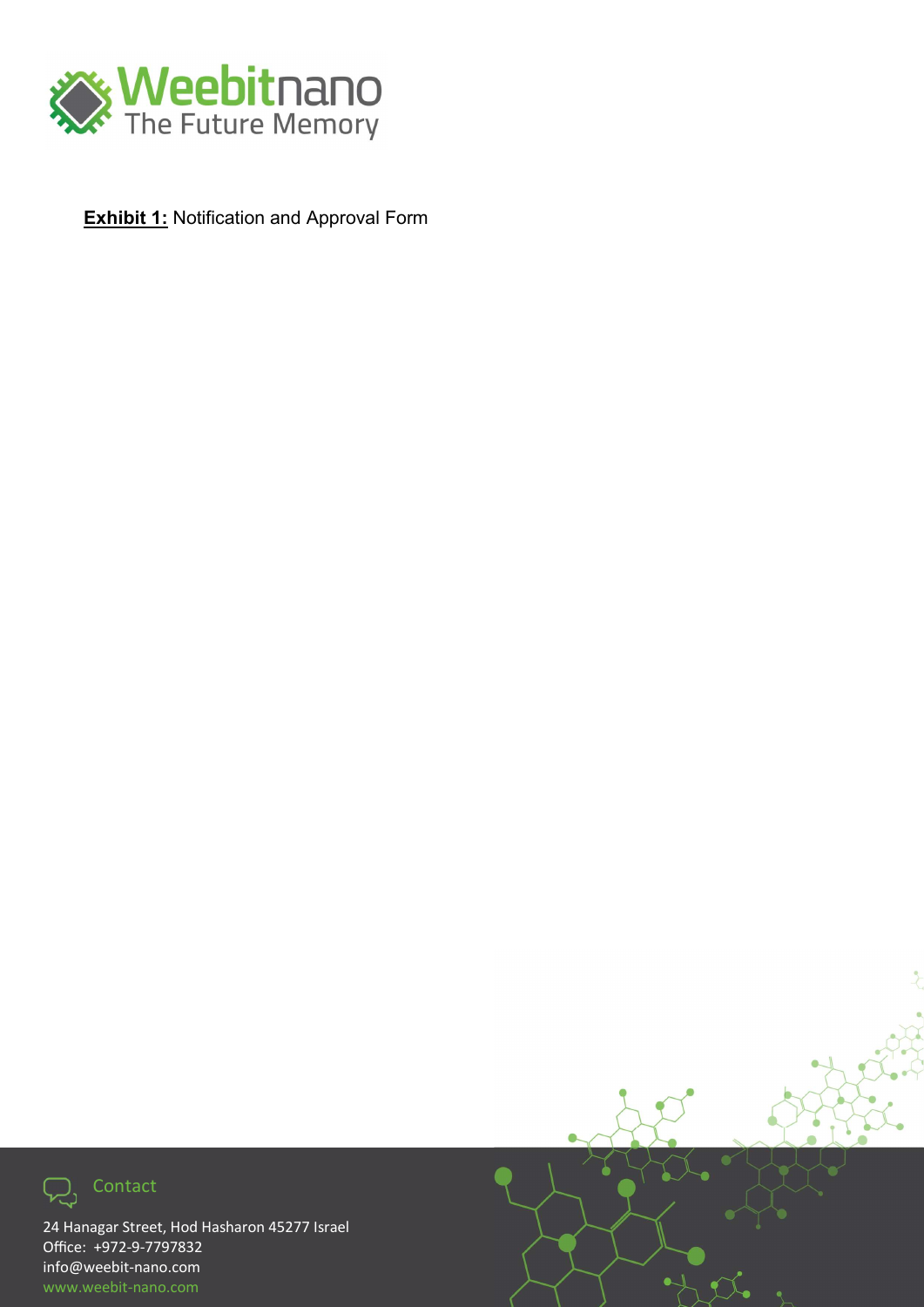

### Notification and Approval Form

Name and position of the employee:

Name of the employee's manager:

Name and function of the person giving or receiving the Advantage:

Name of the company or the public agency or office respectively, the person giving or receiving the advantage is employed with:

- I. I know that it is prohibited to offer, promise, give<sup>2</sup> an advantage to a third party or to request, agree to receive or accept<sup>3</sup> an advantage for myself or a third party if:
	- 1. the advantage consists of cash etc.;
	- 2. the giving or accepting violates laws and other provisions;
	- 3. the giving or accepting is not transparent;
	- 4. the nature, value, purpose or circumstances of the advantage are inappropriate
	- 5. the advantage is given or accepted with the intention to receive or give something in return ("quid pro quo"),
	- 6. giving or accepting the advantage may limit or influence the receiver's objectivity.

By signing this form I declare that none of the aforementioned prohibitions applies in this case.

3 In the following summarized as "to accept".



<sup>2</sup> In the following summarized as "to give".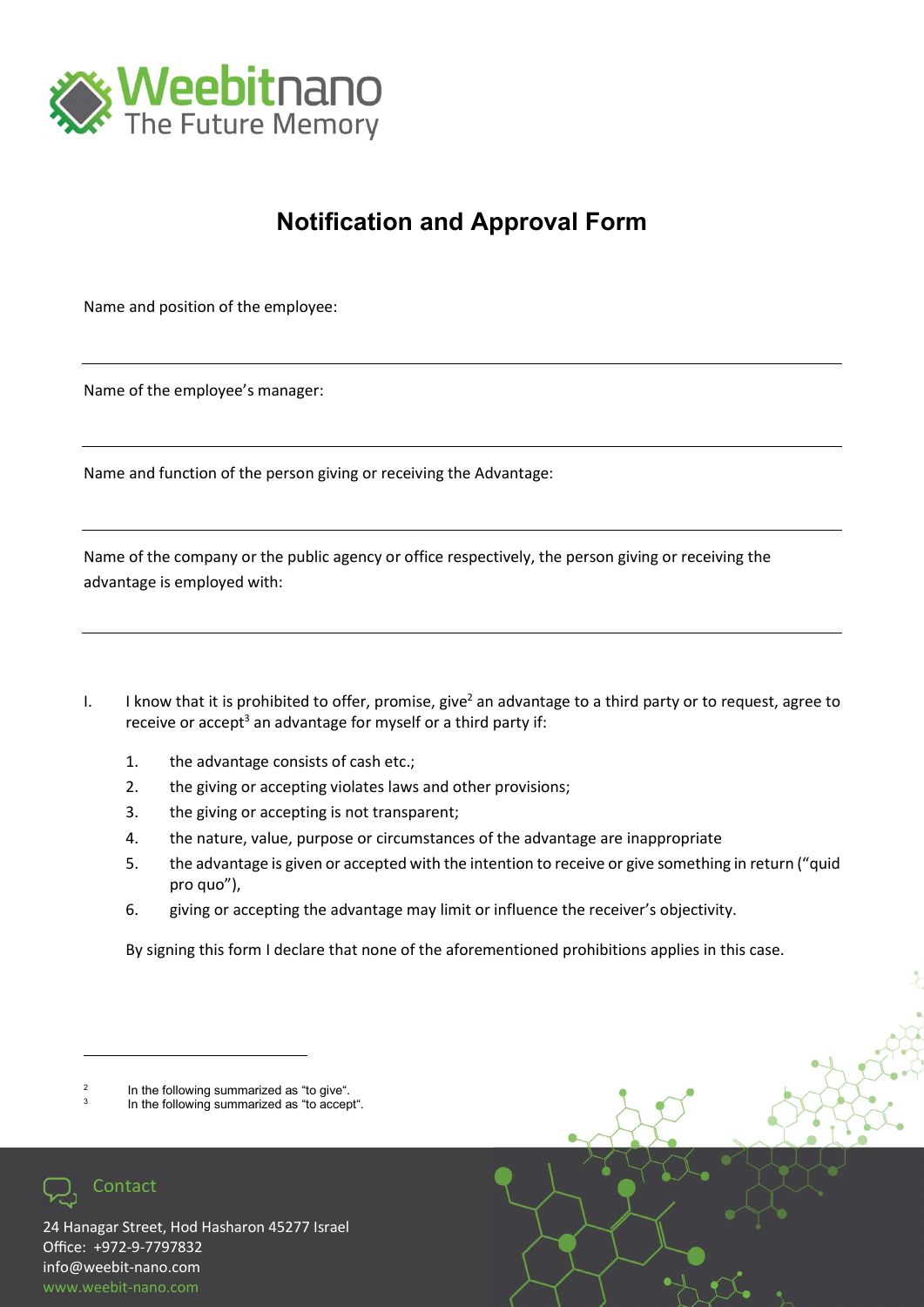

| Ш.             | I hereby                                                                                                                                 | Please mark the<br>applicable case |
|----------------|------------------------------------------------------------------------------------------------------------------------------------------|------------------------------------|
| a.             | apply for an approval, <sup>4</sup> because I wish to accept an advantage /<br>have accepted an advantage (see also section III. below). |                                    |
| b.             | apply for an approval, <sup>5</sup> because I wish to give an advantage / have<br>given an advantage (see also section III. below).      |                                    |
| $\mathsf{C}$ . | disclose <sup><math>6</math></sup> that I wish to accept an advantage.                                                                   |                                    |
| d.             | disclose <sup>7</sup> , that I wish to give an advantage.                                                                                |                                    |

III. In case of an application for approval (see II.1. or 2. above)<sup>8</sup>, the following case requiring an approval applies:

|    |                                                                                                                                                                                                                          | Please mark the<br>applicable case: |
|----|--------------------------------------------------------------------------------------------------------------------------------------------------------------------------------------------------------------------------|-------------------------------------|
| 1. | The advantage is to be given to a public official.                                                                                                                                                                       |                                     |
| 2. | The value of the invitation exceeds AUD200                                                                                                                                                                               | П                                   |
| 3. | The value of the gift exceeds AUD100.                                                                                                                                                                                    | П                                   |
| 4. | The advantage to be given is by an employee to a third party (except<br>for an advantage given by the management, members of the sales<br>and marketing team in accordance with the Anti-Bribery &<br>Corruption Policy. | П                                   |
| 5. | It is likely that there is a connection with a business decision.                                                                                                                                                        | П                                   |
| 6. | The advantage given or accepted is in connection with a business<br>activity. Such a connection is to be assumed if the giving or<br>accepting falls within a period of time in which a business decision                |                                     |

7.

4 Section VI of the Anti-Bribery & Corruption Policy.

vis-à-vis the giver is likely to be made.

- 5 Section VI of the Anti-Bribery & Corruption Policy. 6
- Section VI of the Anti-Bribery & Corruption Policy. 7
- Section VI of the Anti-Bribery & Corruption Policy. 8
- Section VI of the Anti-Bribery & Corruption Policy.

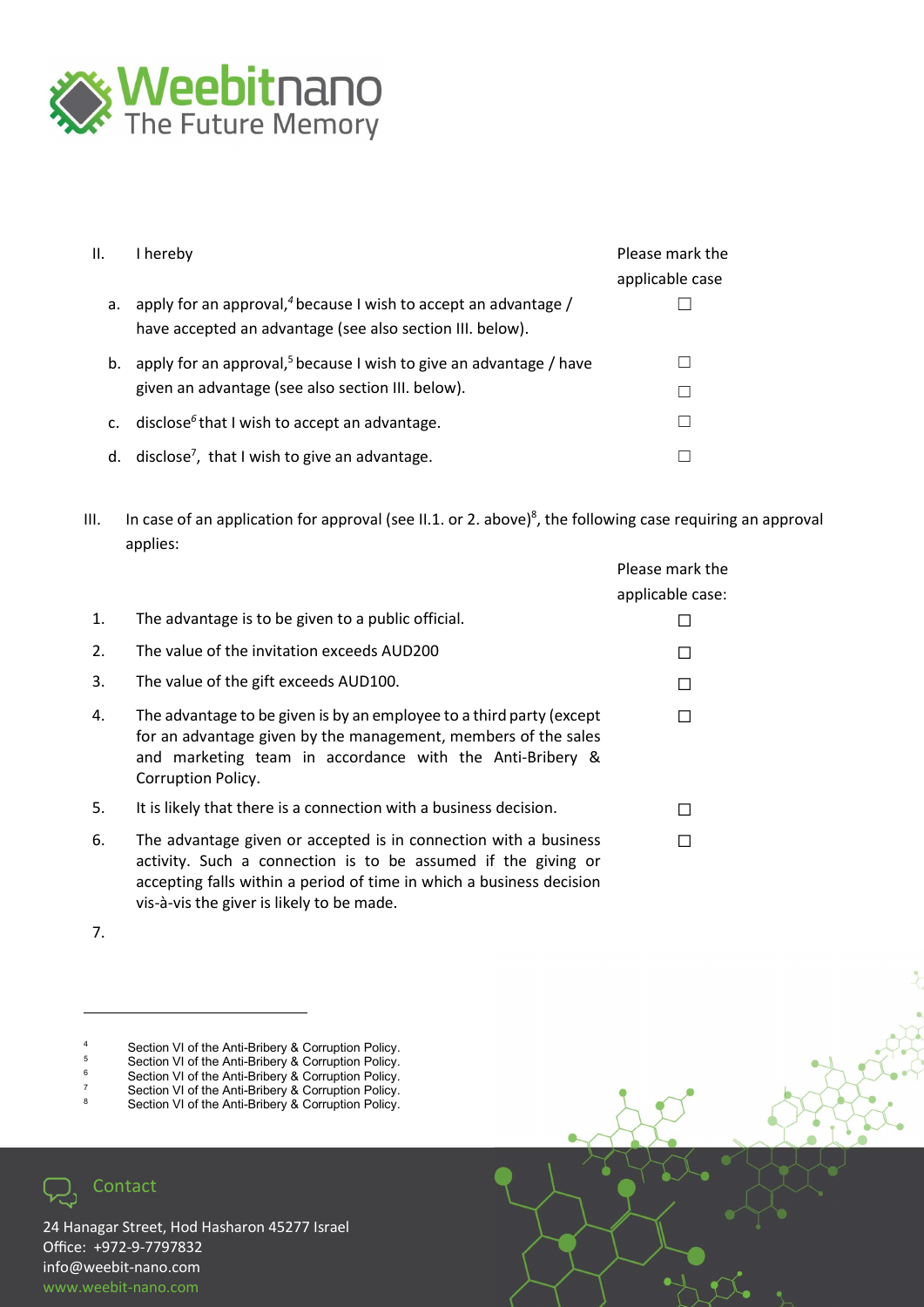

IV. Further remarks regarding the Advantage to be given or accepted, in particular the relationship between the giver and the receiver, the nature, value and occasion of the Advantage:

| Place, date                                                |     |        |      | Employee's signature                     |
|------------------------------------------------------------|-----|--------|------|------------------------------------------|
| Approved:                                                  | yes | $\Box$ | / no | $\hfill\square$                          |
| Name of the person in charge of the approval:              |     |        |      |                                          |
| Function or title of the person in charge of the approval: |     |        |      |                                          |
|                                                            |     |        |      |                                          |
| Place, date                                                |     |        |      | Signature of the person in charge of the |
|                                                            |     |        |      | approval                                 |
|                                                            |     |        |      |                                          |
|                                                            |     |        |      |                                          |